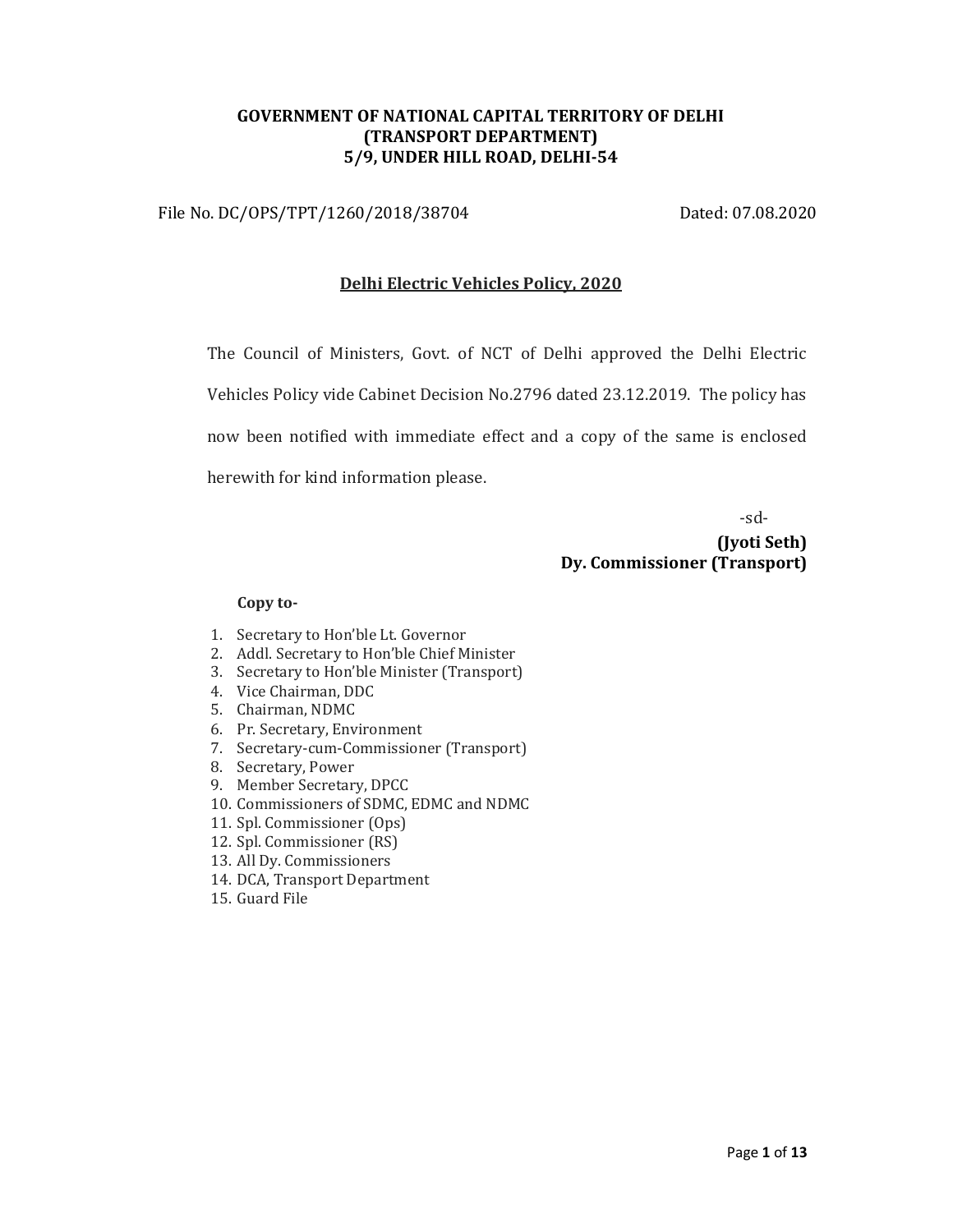## GOVERNMENT OF NATIONAL CAPITAL TERRITORY OF DELHI (TRANSPORT DEPARTMENT) 5/9, UNDER HILL ROAD, DELHI-54

File No. DC/OPS/TPT/1260/2018/38704 Dated: 07.08.2020

#### **NOTIFICATION**

The Council of Ministers approved the Delhi Electric Vehicles Policy vide Cabinet Decision No.2796 dated 23.12.2019.

Now, the Delhi Electric Vehicles Policy, 2020, is hereby notified as under with immediate effect.

## Delhi Electric Vehicles Policy, 2020

#### 1. Background

1.1. The Council of Ministers, Government of National Capital Territory of Delhi (in short "GNCTD"), approved the Delhi Electric Vehicles Policy vide Cabinet Decision No. 2796 dated 23-12-2019. The policy recognizes that a new approach is required to kick-start the adoption of Electric Vehicle in Delhi,as despite the Govt. push, the pace of adoption of Electric vehicles failed to meet the expectations.It therefore seeks to put in place a comprehensive set of measures for giving impetus to the adoption of Electric Vehicles.

## 2. Vision and Goals

- 2.1. The primary objective of the Delhi Electric Vehicle Policy, 2020 (in short "Policy") is to establish Delhi as the EV capital of Indiaand accelerate the pace of EV adoption across vehicle segments, especially in the mass category of twowheelers,public/shared transport vehiclesand goods carriers.The policy shall seek to drive rapid adoption of Battery Electric Vehicles (BEVs) so that they contribute to 25% of all new vehicle registrations by 2024and bring about a material improvementin Delhi's environment by bringing down emissions from the transport sector.
- 2.2. The Policy will also seek to put in place measures to support the creation of jobs in driving, selling, financing, servicing and charging of Electric Vehicles.

## 3. PolicyOverview

3.1. The Delhi Electric Vehicle Policy, 2020, shall remain valid for a period of three years from the date of issue of this policy.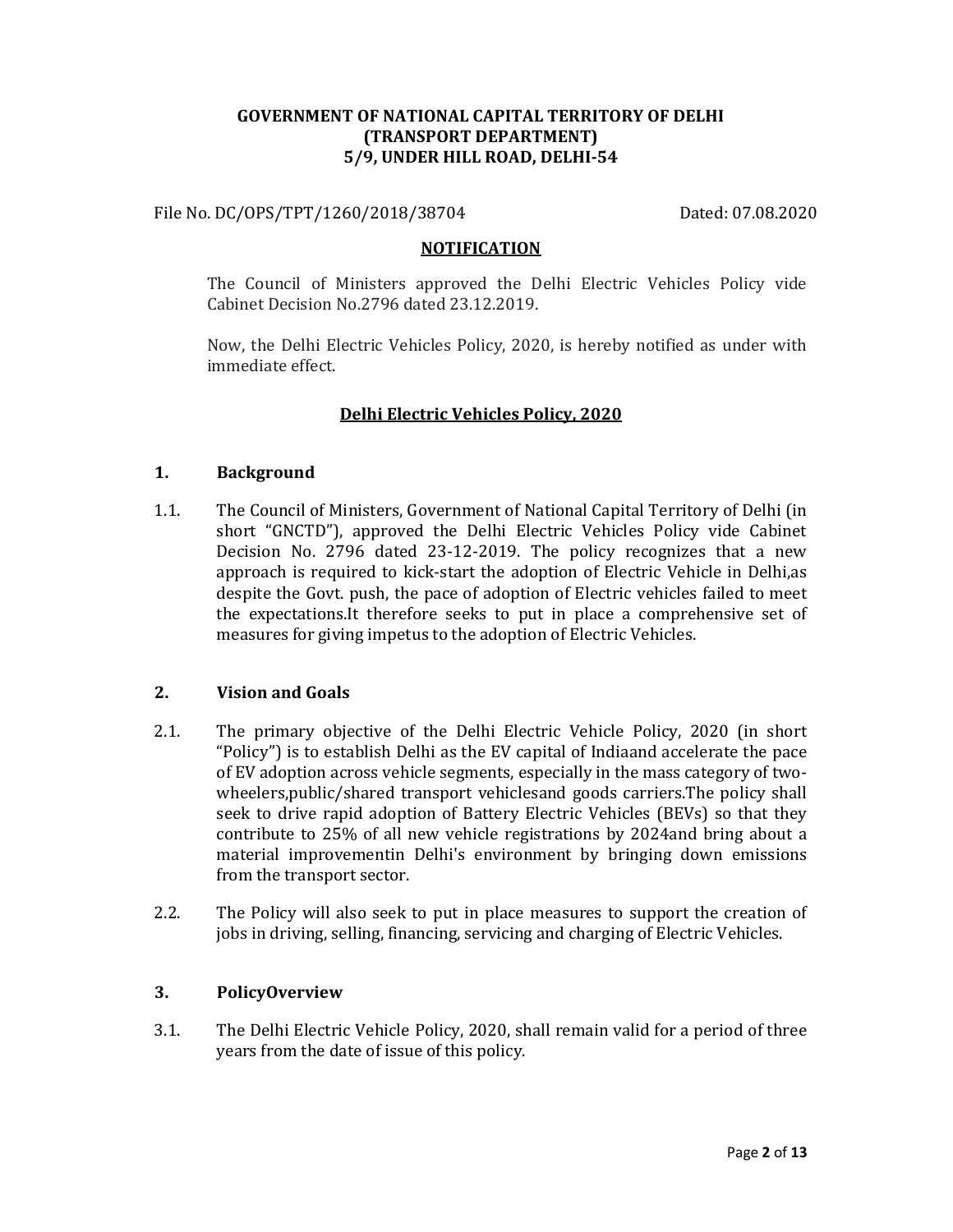- 3.2. The Fiscal Incentives being offered under the policy would be in addition to the demand incentives available in the FAME India Phase-II scheme of Government of India.
- 3.3. The policy is proposed to be implemented through the following verticals:
	- a) Financial Incentives Purchase incentives, Scrapping incentives, Interest subvention on loans.
	- b) Waiver of road tax and registration fees.
	- c) Establishment of a wide network of charging stations and swappable battery stations, and development of publicly owned database of the same.
	- d) Administration of the policy including constitution of State Electric Vehicle Board, establishment of a dedicated EV cell, and developing an intensive public outreach programme focused on creating the awareness about the benefits of electric vehicles and key elements of the policy.
	- e) Setting up of Skill Centers with provision for trainingrelated to jobs in the EV eco-system and creation of jobs
	- f) Setting up of Recycling Ecosystem for Batteries
	- g) Creation of an umbrella, non-lapsable 'State EV Fund', to be fundedthrough the air ambience fund, levy of additional taxes, cess, feeetc. on inefficient or polluting vehicles

## 4. Driving Electric Vehicle Adoption

To drive large scale adoption of Electric Vehicles and maximize reduction of vehicle pollution, the policy focuses attention on incentivizing the purchase and use of electric two wheelers and supporting the electrification of public/ shared transport and goods carriers.

## 4.1. **Electric two wheelers:**

- 4.1.1. As two-thirds of new vehicle registrations in Delhi comprise two wheelers (i.e., motorcycles and scooters), with the most popular segments being motorcycles between 110-125 cc and scooters between 90-125 cc, any attempt at electrification of Delhi's vehicle fleet needs to address these segments to achieve significant reduction in air pollution.
- 4.1.2. The demand generation incentives for two wheelers offered under the policy shall be based on battery capacity (i.e. energy content measured in kWh) used in vehicles.The incentives listed below in para 4.1.6 and 4.1.7shall be available only for the electric two wheelers with Advanced Batteries and subject to a maximum incentive of Rs. 30,000 per vehicle.
- 4.1.3. To avail the demand incentives, the electric two wheelers shall have to fulfill the following performance and efficiency eligibility criteria (same as in FAME India Phase II):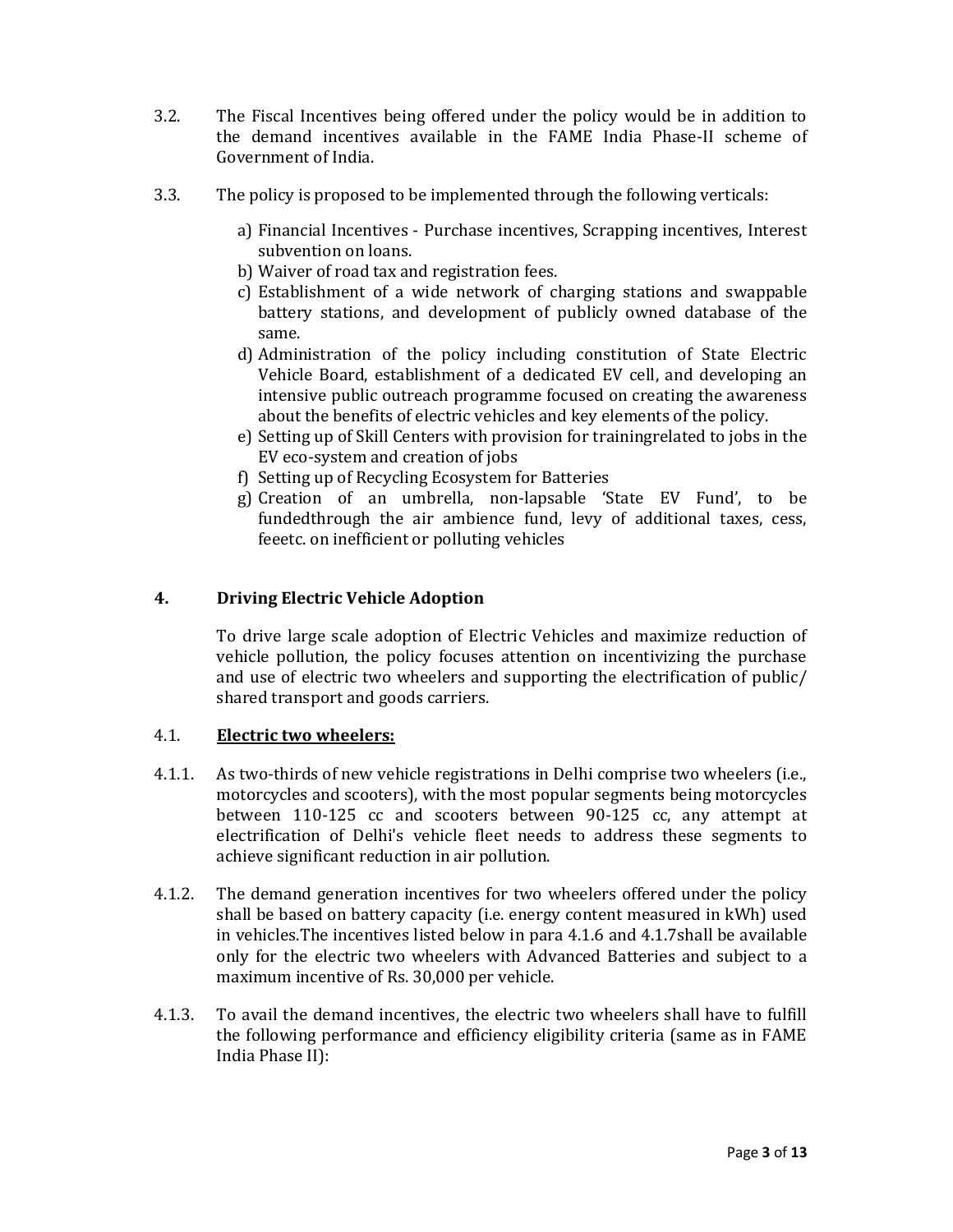| <b>Sl</b> | Criteria          | Threshold value                                   |
|-----------|-------------------|---------------------------------------------------|
|           | Min. top speed    | $40 \text{ km/hr}$                                |
|           | Min. acceleration | $0.65 \text{ m/s}^2$                              |
| 3.        |                   | Max. electric energy Not exceeding 7kWh/100km     |
|           | consumption       |                                                   |
| 4.        | Warranty          | At least 3 years comprehensive warranty including |
|           |                   | that of battery from manufacturer                 |

- 4.1.4. The above mentioned eligibility criteria is aligned with those existing in FAME India Phase II for electric two wheelers, but shall exclude other criteria, such as: (a) no limit for minimum vehicle range (b) no mandatory requirement of local manufacturing, and (c) no requirement for vehicles to be fitted with suitable monitoring devices to determine the total fuel savings on real time basis.
- 4.1.5. Two wheeler Original Equipment Manufacturers (OEMs) shall have to register their e-vehicle models, including swappable battery models, meeting eligibility criterion tabulated specified above with the Transport Department, GNCTD.Applications for registration by the two wheeler OEMs shall have to be supported with certification from testing agencies recognized under Rule 126 of Central Motor Vehicle Rules, 1989.The Transport Department shall register and publish online the list of e-vehicles models eligible for the two wheeler incentives, based on these applications.
- 4.1.6. A purchase incentive of Rs. 5,000/- per kWh of battery capacity shall be provided per vehicle to the registered owner and subject to maximum incentive ofRs. 30,000/- per vehicle.
- 4.1.7. Registered owner of electric two wheelers (i.e., vehicles eligible for the Purchase Incentive) shall also be eligible for a Scrapping Incentive for scrapping and de-registering old ICE two wheelers registered in Delhi.Up to Rs. 5,000/- of the incentive shall be reimbursed by the GNCTD to the registered owner of electric vehicle, subject to: (a) evidence of matching contribution from the dealer or OEM, and (b) confirmation of scrapping and de-registration of the Internal Combustion Engine (ICE) vehicle.
- 4.1.8. Ride hailing service providers shall be allowed to operate electric two-wheeler taxis, subject to operating within the guidelines to be issued by the Transport Department, GNCTD.
- 4.1.9. It is expected that the incentives provided by the policy shall encourage delivery service providers (e.g., food delivery, e-commerce logistics providers, couriers) to switch to using electric two wheelers.To ensure the switch happens in a time bound manner, all delivery service providers shall be expected to convert 50% of their fleet operating in Delhi to electric by  $31<sup>st</sup>$ march, 2023 and 100% by 31st March, 2025.The delivery service providers, who commit to achieve these targets shall be eligible for financing support from the Delhi Finance Corporation (DFC).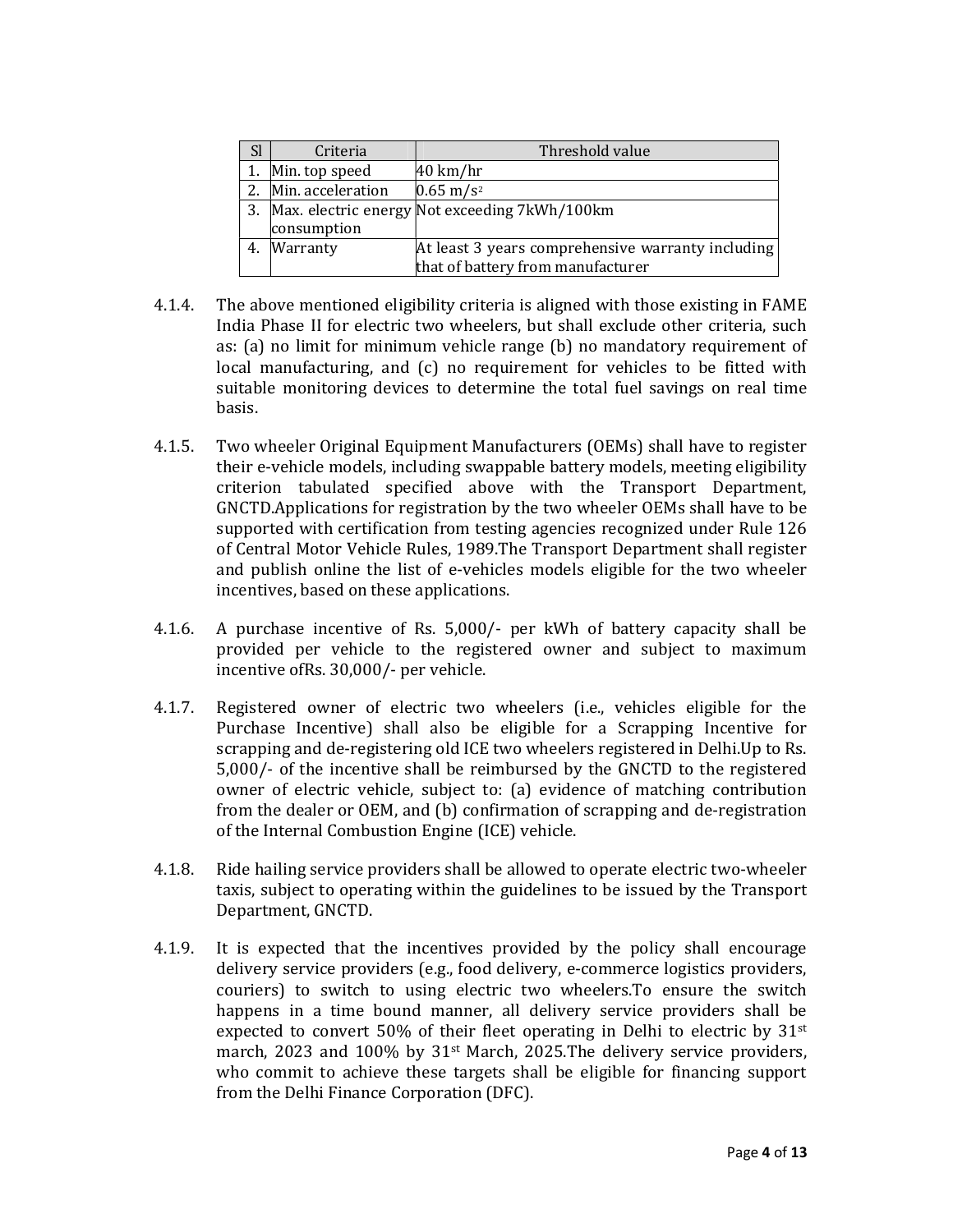# 4.2. Electric Auto Rickshaws (E-Autos):

- 4.2.1. GNCTD aims to incentivize the purchase and use of new electric autos ('eautos') instead of ICE equivalents and simultaneously promote replacement of existing CNG autos by e-autos.Incentives listed below in para 4.2.3 and 4.2.4shall be provided under the policy by the GNCTD to all Electric L5M Category (passenger three wheelers or auto rickshaws) vehicles with advanced batteries listed as being eligible under FAME India Phase II (having fulfilled all the eligibility and testing conditions as specified under the scheme) and shall also include swappable models, where battery is not sold with the vehicle.
- 4.2.2. An open permit system shall be applicable for e-autos, wherein permits shall be given on first-come-first basis. Individuals with a valid light motor vehicle driving license (DL) and a PSV badge shall be eligible to apply for e-auto permit subject to a limit of one e-auto per individual. GNCTD is in the favour of not having any cap on permits issued to e-autos in Delhi, since they are zeroemissions vehicles and can be very effective in ensuring clean, last-mile connectivity. Pending further orders on this matter by Hon'ble Supreme Court, the open permit system for e-autos shall be subject to the cap on maximum number of autos in Delhi as fixed by the Apex Court.
- 4.2.3. To support self-employment and wide ownership of e-autos, following incentives shall be provided to all individuals with an e-auto permit:
	- a) Purchase Incentive of Rs. 30,000/- per vehicle shall be provided by GNCTD to the registered owner of the e-auto.
	- b) Interest subvention of 5% on loans and/or hire purchase scheme for the purchase of an e-auto.
- 4.2.4. Registered owner of e-autos (i.e., vehicles eligible for the Purchase Incentive) shall also be eligible for a Scrapping Incentive for scrapping and de-registering old ICE auto rickshaws registered in Delhi.Up to Rs. 7,500/- of the incentive shall be reimbursed by the GNCTD to the registered owner of electric auto, subject to:
	- a) Evidence of matching contribution from the dealer or OEM, and
	- b) Confirmation of scrapping and de-registration of the ICE vehicle as well as surrender of existing permit.
- 4.2.5. The auto-rickshaw permits linked to the de-registered ICE vehicle can be surrendered and exchanged for an e-auto permit at no additional cost.

## 4.3. E-rickshaws and E-carts:

4.3.1. This policy aims to support the use of E-rickshaws and E-carts that are safe and driven in compliance with regulations.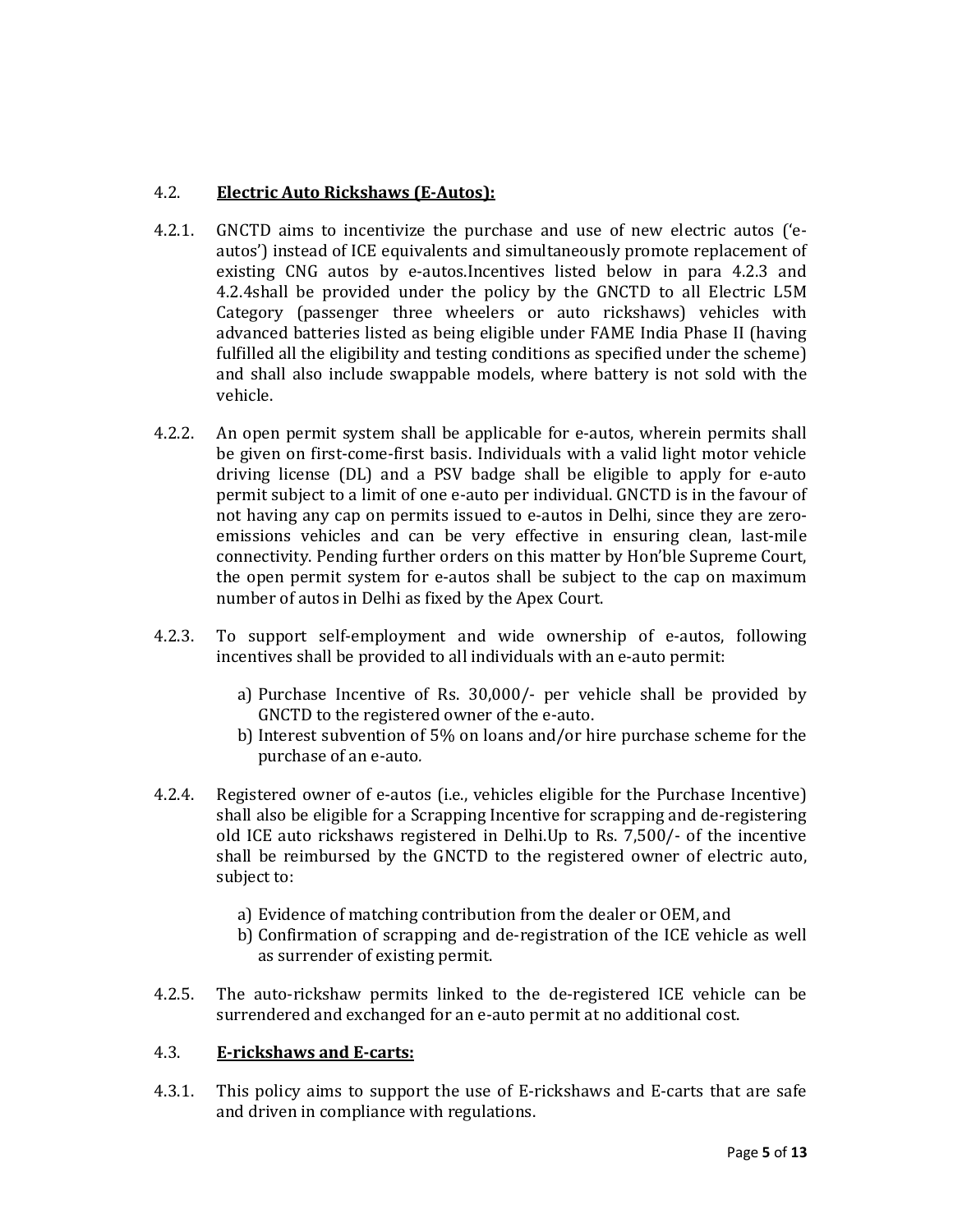- 4.3.2. Following incentives shall be provided to all individuals with a valid driving license, who want to purchase an E-rickshaw or E-cart.These incentives shall be available only for the purchase of one E-rickshaw or E-cart per individual:
	- a) A Purchase Incentive of Rs. 30,000/- per vehicle shall be provided to the registered owner for the purchase of one E-rickshaw or one E-cart per individual.This incentive shall apply to all E-rickshaws and E-carts, including the models with lead acid batteries and swappable models, where battery is not sold with the vehicle.
	- b) In addition, for purchase of E-rickshaws and E-carts with an advanced battery (i.e., for models certified by ARAI as an E-rickshaw or E-cart and having an advanced battery), interest subvention of 5% on loans and/or hire purchase schemes shall be provided.

## 4.4. Buses:

4.4.1. Substantial addition of buses to the public transport fleet is expected in the period 2019-2022.The GNCTD commits to providing appropriate incentives and other support necessary to ensure that pure electric buses constitute at least 50% of all new stage-carriage buses (i.e., for all public transport vehicles with 15 seats or more) procured for the city fleet including for last mile connectivity, starting with the induction of 1000 pure electric buses by 2020.

## 4.5. Goods carriers (i.e., L5N and N1 vehicles):

- 4.5.1. Light commercial vehicles used as goods carriers are useful for low capacity, short haul deliveries in congested areas of the city. The policy recognizes their importance and shall seek to incentivize rapid electrification of this fleet.Incentives listed below in para 4.5.2, 4.5.3 and 4.5.4 shall be provided by the GNCTD and shall be applicable to all Electrical Vehicles in the category of L5N (three wheeled goods carriers) and N1 (goods carrier having gross vehicle weight not exceeding 3.5 tonnes) with advanced batteries listed as being eligible under FAME India Phase II (having fulfilled all the eligibility and testing conditions, as specified under the scheme) and shall also include swappable models, where battery is not sold with the vehicle.
- 4.5.2. Individuals and fleet owners shall be encouraged to adopt electric goods carriers ('e-Carriers') by providing:
	- a) A Purchase Incentive of Rs. 30,000/- to the first 10,000 e-Carriers to be registered in Delhi after the issuance of this policy.
	- b) Interest subvention of 5% on loans and/or hire purchase scheme for purchase of e-carriers.
- 4.5.3. Electric goods carriers in the above categories shall be completely exempted from the prohibition on plying and idle parking of lights goods vehicles on identified roads of NCT of Delhi during specified timings as notified by the Transport Department, GNCTD from time to timeas per Rule 115 concerning exemption from the provisions of Chapter VIII - Control of Traffic, Central Motor Vehicles Rules.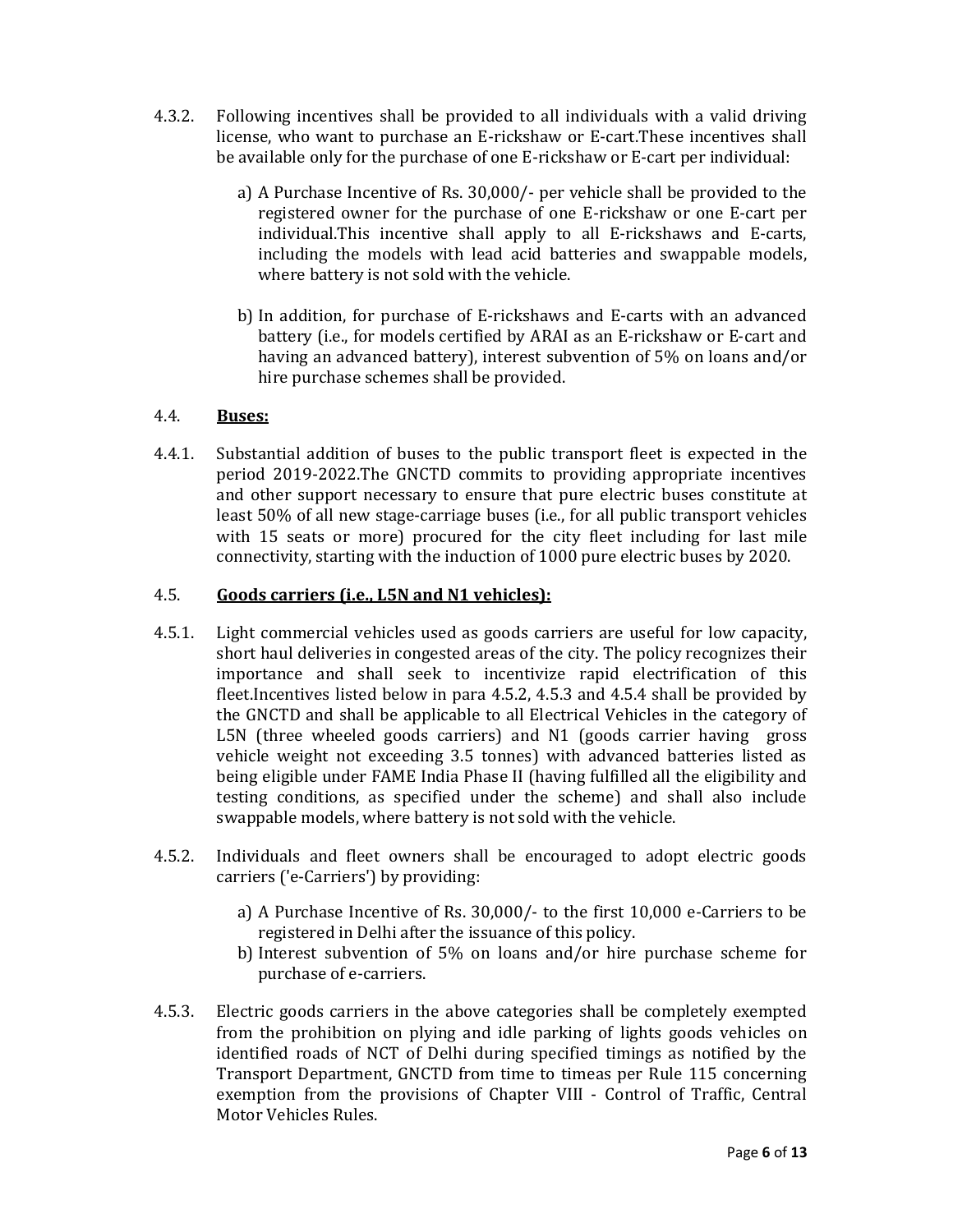- 4.5.4. The Purchasers of e-carriers (i.e., vehicles eligible for the Purchase Incentive) shall also be eligible for a Scrapping Incentive for scrapping and de-registering old ICE goods carriers registered in Delhi.Up to Rs. 7,500/- of the Incentive shall be reimbursed by the GNCTD to the purchase of e-carriers, subject to:
	- a) evidence of matching contribution from the dealer or OEM, and
	- b) confirmation of scrapping and de-registration of the ICE vehicle.

## 4.6. Four Wheelers (E-Cars):

- 4.6.1. A Purchase Incentive of Rs. 10,000/- per kWh of battery capacity shall be provided per electric four-wheeler (subject to a maximum incentive of Rs.1,50,000/- per vehicle) to the registered owners of the first 1000 e-cars to be registered in Delhi after the issuance of this policy.The incentives shall be applicable only to electric four - wheeler with advanced batteries listed as being eligible under FAME India Phase II (having fulfilled all the eligibility and testing conditions as specified under the scheme) and shall also include swappable models, where battery is not sold with the vehicle.
- 4.6.2. To establish the feasibility for large scale adoption of electric passenger four wheelers, GNCTD shall take the lead in transitioning its entire fleet to electric.All leased/hired cars used for commute of GNCTD officers shall be transitioned to electric within a period of twelve months from the date of issue of this policy.

#### 5. Provisions applicable across vehicle segments

- 5.1. Road Tax and registration fees shall be waived for all Battery Electric Vehicles during the period of this policy.
- 5.2. The Purchase/demand incentives offered under the policy (i.e., Purchase and Scrapping Incentives) for all Electric vehiclesshall be given directly to the registered owners by the Transport Department, GNCTDbased on claims made by individual buyers after the purchase of the vehicle.
- 5.3. If the battery is not sold with vehicle, 50% of the Purchase Incentive shall be provided to the vehicle owner &the remaining amount up to 50% would be provided to Energy Operators for defraying the cost of any deposit that may be required from the end users for use of a swappable battery.
- 5.4. Operational guidelines for delivery of all demand incentives offered under the policy (i.e., Purchase and Scrapping Incentives) shall be issued from time to time by the Transport Department with the approval of Minister (Transport) as Competent Authority. From the date of issuance of this policy, all existing subsidies for battery powered vehicles being provided through the Air Ambience Fund shall be replaced by the incentives offered as per this policy. The applications for subsidy pending with the Environment Department, as on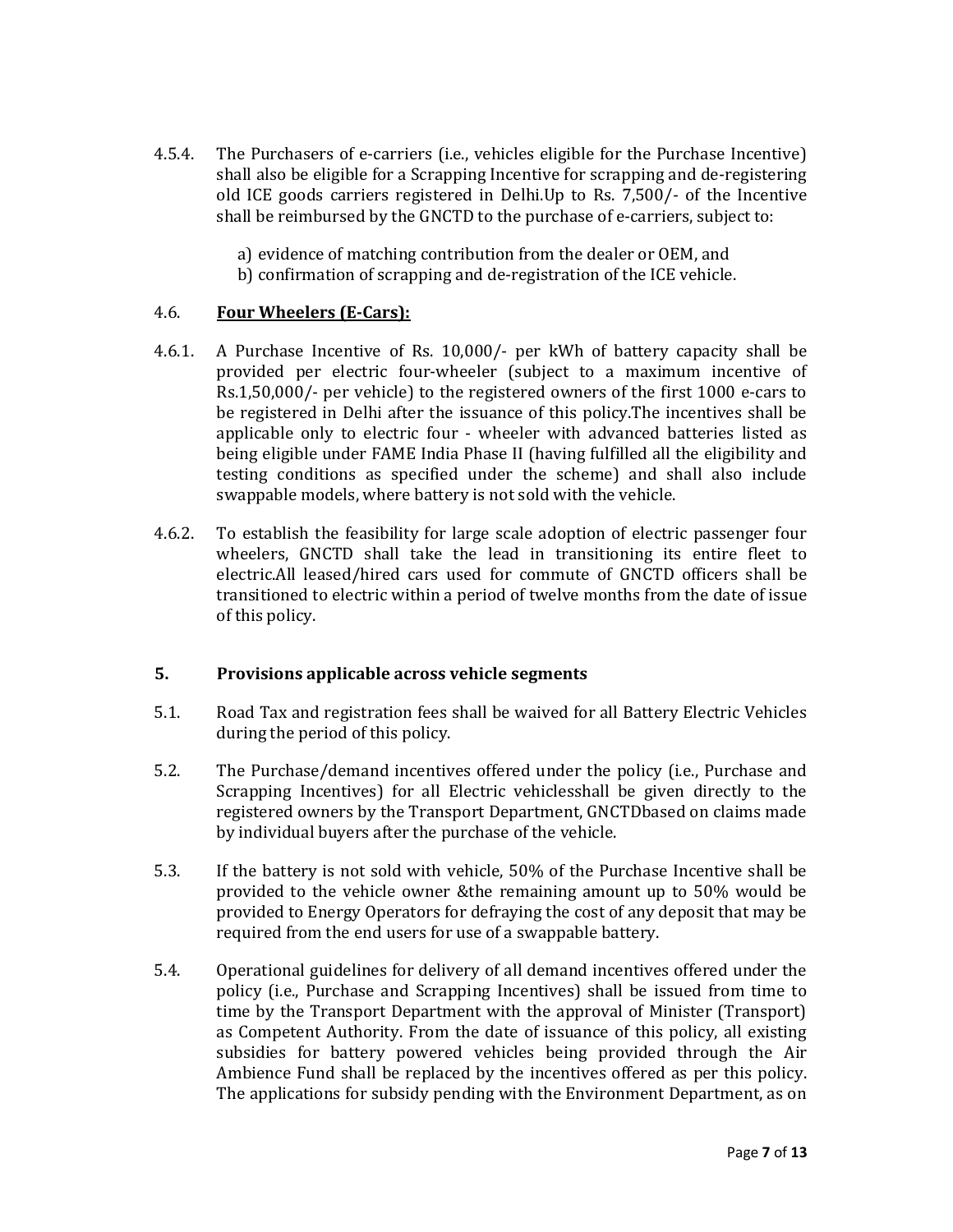the date of issuance of the policy,shall be dealt by the Environment Department. Subsequent applications shall be dealt under this policy.

- 5.5. The interest subvention of 5% being offered in the vehicle categories of E-Autos, E-rickshaws, E-carts and Goods carriers would be applicable, only if the loan is availed from the Delhi Finance Corporation (DFC) and other finance providers empaneled by the DFC.For this purpose, DFC would empanel other finance providers for obtaining the interest subvention, on the basis of applications from Scheduled Banks and NBFCs.
- 5.6. All electric vehicles registered in Delhi shall be issued a green number plate in accordance with the notification No. F. No. RT-11028/03/2018-MVL dated 07.08.2018 of the Ministry of Road Transport and Highways, Govt. of India.
- 5.7. All electric vehicles availing any kind of incentive/fee waiver under this scheme should appropriately display a sticker indicating that it has been purchased under this policy/scheme. The format of the sticker shall be provided by the Transport Department, GNCTD.

## 6. Charging Infrastructure

Experience in other cities across the globe indicates that availability of charging infrastructure is a key driver of Electric Vehicle adoption.The objective of the policy shall be to create an enabling environment for the provision of private as well as public charging infrastructure.

## 6.1. Private Charging points:

- 6.1.1. It is expected that most Electric Vehicle users shall use home and workplace charging points for their core charging needs.However, charging points at these locations need to be engineered for safe charging of Electrical Vehicles, communicate with DISCOMs to enable load management, and offer metering that enables shared use and special tariffs to be offered for Electric Vehicle charging.Following policy measures shall be put in place to encourage installation of such charging points within homes and workplaces.
- 6.1.2. Changes in building bye-laws shall be made to make all new home and workplace parking 'EV ready' with 20 % of all vehicle holding capacity/ parking required to be Electric Vehicle ready (i.e., with conduits and power supply infrastructure in place for Electric Vehicle chargers).Additionally, the building premises shall have to have an additional power load, equivalent to the power required for all charging points to be operated simultaneously, with a safety factor of 1.25.
- 6.1.3. All existing residential and non-residential building owners shall be encouraged to install Private Charging Points (PCPs) within their premises.These charging points shall especially provide shared access to Electric Vehicle charging for residents of group housing societies and multistory apartment complexes.The GNCTD shall provide a grant of 100% for the purchase of charging equipment up to Rs. 6000/- per charging point for the first 30,000 charging points. Grants shall be available for chargers that are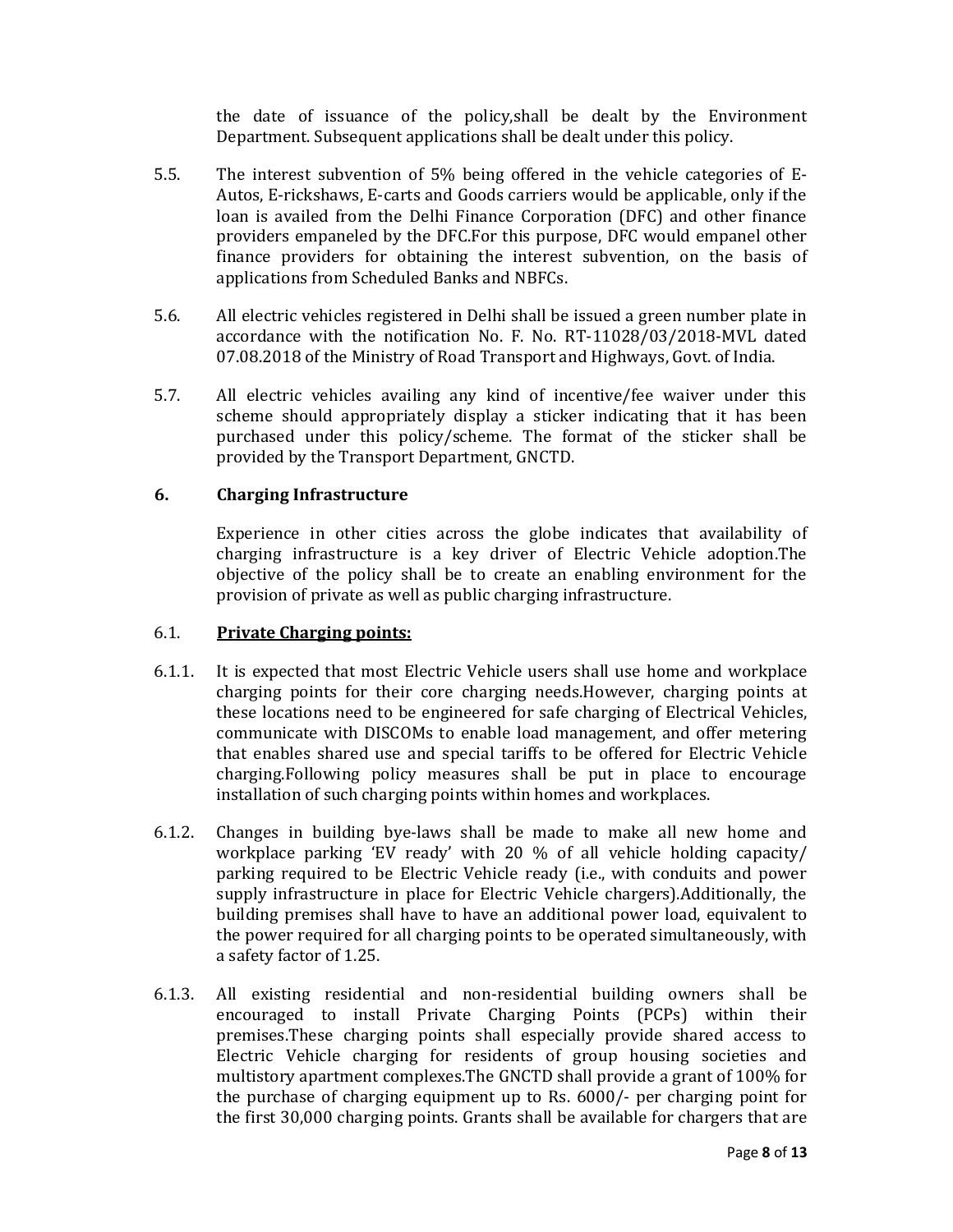either single phase or three phase input but comply with all other BEVC– AC001 specifications.

6.1.4. Customers of all DISCOMs operating in Delhi shall provide the facility to purchase a Private Charging Point online at a price net of the GNCTD grant, and request for charger installations at their premises. The DISCOM shall install chargers at their customers' premises as requested and recover additional installation related charges (as applicable and approved by the Delhi Electricity Regulatory Commission) through the electricity bill.

## 6.2. Public Charging Infrastructure:

- 6.2.1. Providing accessible public charging facilities within 3 km travel from anywhere in Delhi is a key objective of this policy. Considering that there are several stakeholders involved in the implementation of public charging infrastructure within Delhi, a Working Group on Accelerated Rollout of Charging Infrastructure in Delhi ('Charging Infrastructure Working Group') has already been established by the Power Department, GNCTD with representative from all relevant government agencies, DISCOMs and Local Bodies vide order no.F11(50)2019/Power/1216 dated 29.04.2019.
- 6.2.2. Energy Operators' (EOs) shall be invited to set up charging and battery swapping stations across Delhi in multiple phases by porting and providing Concessional Locations for charging station at bare minimum lease rentals. These Concessional Locations shall be carved out from existing public parking zones and other GNCTD identified locations such that they offer easy entry and exit. A list of Concessional Locations for the first phase of rollout shall be identified by the Charging Infrastructure Working Group within one month of issuance of the policy. Outside of the concessional locations, the Energy Operators can set up any number of other sites as long as they have required public access.
- 6.2.3. The Energy Operators shall be selected for allocation of Concessional Locations based on a process to be defined by the Charging Infrastructure Working Group.
- 6.2.4. GNCTD shall provide a capital subsidy for the cost of chargers installation expenses to the selected Energy Operators. No operational subsidies shall be provided to the Energy Operators. The subsidy shall only be applicable for chargers being installed within one year of the allocation of a Concessional Location. No further capital subsidies can be claimed by the Energy Operators if they avail the GNCTD subsidy under this policy.
- 6.2.5. 100% of the net SGST, accrued to the GNCTD, shall be provided as reimbursement to the Energy Operators for purchase of advanced batteries to be used at swapping stations.

## 6.3. Favorable electricity tariff for EOs, captive and private charging facilities:

6.3.1. Electricity tariff applicable for all Public and Captive charging stations for commercial use (i.e. charging facilities used by fleet owners) shall be as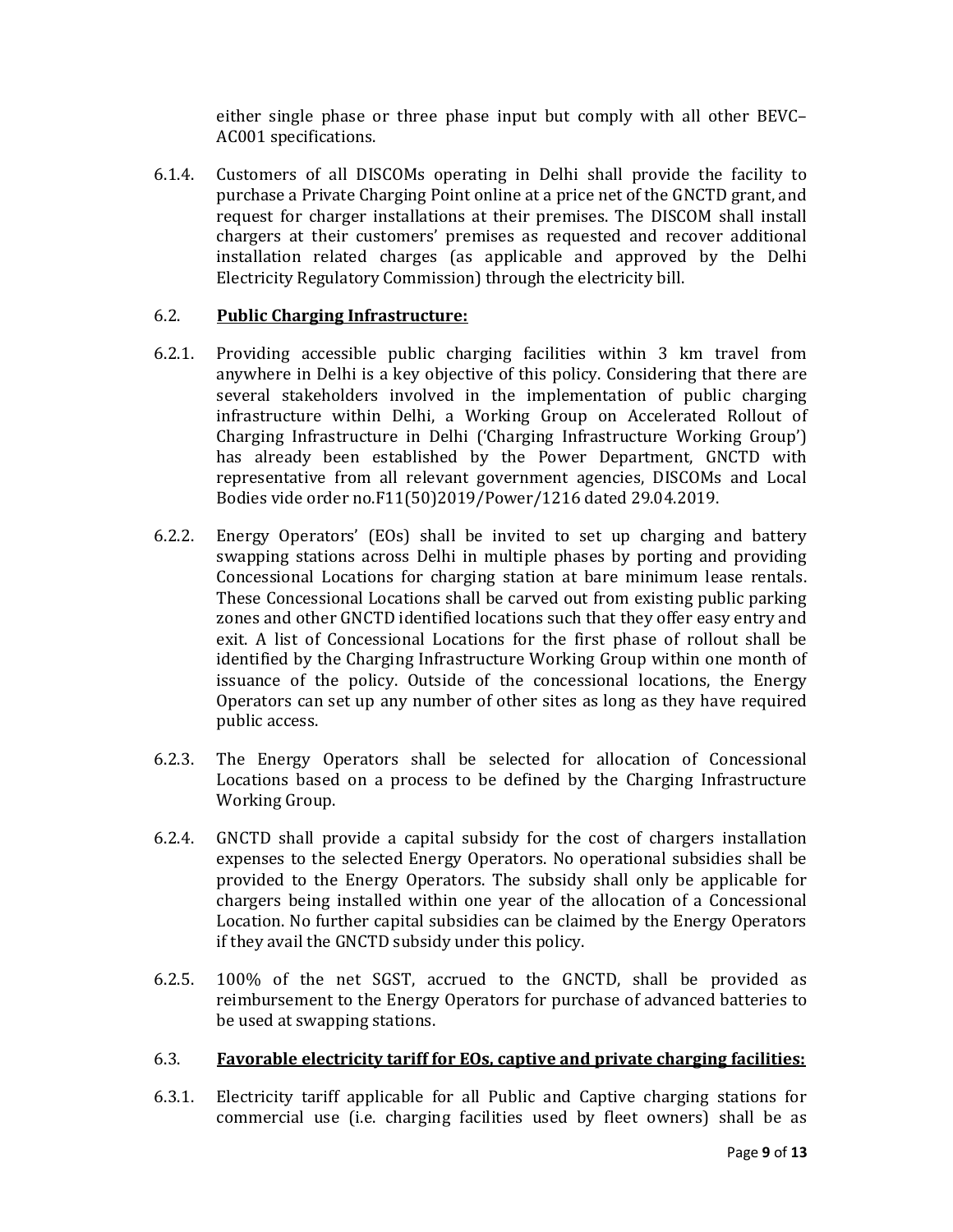notified in the DERC Tariff Schedule for 2019-20 as being applicable for "Charging Stations for e-rickshaw/e-vehicle on single point delivery" as per applicable DERC Tariff Order. The GNCTD shall endeavor to maintain the special electricity tariff for EV charging at the same rate as at present or lower for the entire duration of this policy.

- 6.3.2. Tariff concessions outlined in para 6.3.1 shall also be extended to all Private Charging Points that are BEVC-AC001 compliant and are connected to the Central Management System (CMS) of the relevant DISCOM.
- 6.3.3. The Energy Operators who have won a concession to operate and all other public charging stations operators shall be encouraged to use low cost and renewable sources of power. In consultation with DERC, the GNCTD shall endeavor to provide: (a) Open Access without the condition of having contract demand of 1 MW and above at every charging station or swapping kiosk. (b) Power banking –The Energy Operators who set up captive renewable energy facilities shall be given power banking facilities with the DISCOMS operating in Delhi over a period of one year. This shall encourage generation and use of renewable power.

## 6.4. Payment Infrastructure and information sharing:

- 6.4.1. The Energy Operators shall be expected to accept payments through multiple modessuch as cash, cards, mobile wallets and UPI. Option for the payments through the common mobility card payment system shall also need to be offered.
- 6.4.2. An open, publicly owned database shall be developed by Transport Department, GNCTD offering historical and real time information on public charging infrastructure i.e., kWh, session length, vehicle type if available, number of events, location (latitude, longitude) of the charger, number of chargers at site, site classification, payment amount, pay structure (by hour, or by kWh, or by session), as well as payment rate.The Energy Operators shall have to provide data to this public database.The database can be used free of charge by in-vehicle navigations systems and charging apps and maps.

# 7. Recycling Ecosystem – Battery and Electrical Vehicles

- 7.1. Electric Vehicle batteries typically need to be replaced once they have degraded to operating at 70-80% of their capacities. EVs are therefore going to outlive the batteries powering them, with a vehicle requiring about two batteries in a 10-year life span. Batteries that have reached their end of life shall have to be either reused or recycled. Lack of adequate reuse or recycling shall have a high environmental cost.Not only do EV batteries carry a risk of giving off toxic gases, if damaged during disposal, but core materials such as lithium and cobalt are finite and very expensive to extract.
- 7.2. The Policy shall encourage the reuse of EV batteries that have reached the end of their life and setting up of recycling businesses in collaboration with battery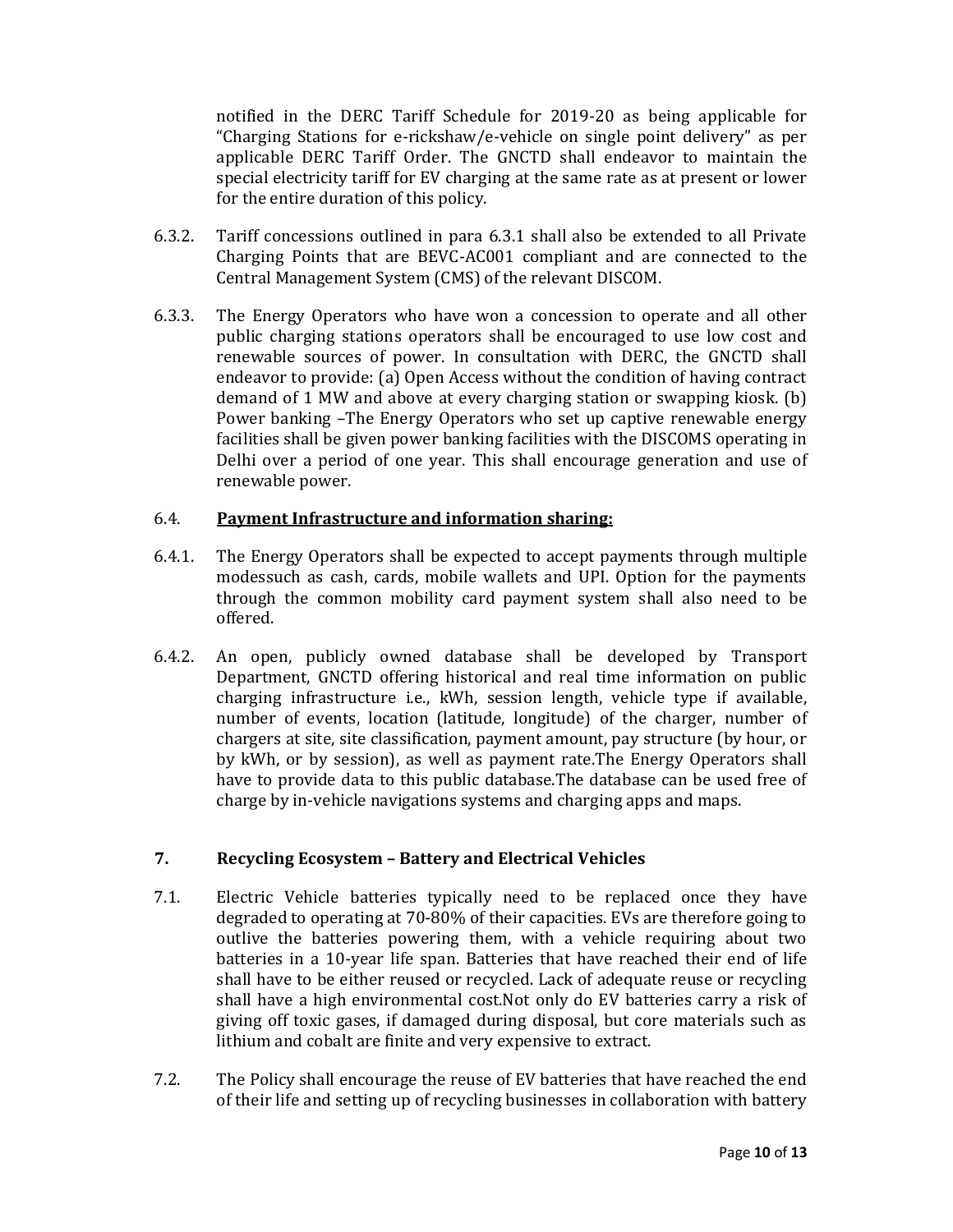and EV manufacturers that focus on 'urban mining' of rare materials within the battery for re-use by battery manufacturers.

## 8. Funding

- 8.1. The GNCTD shall seek to fund a high proportion of the incentives proposed in the policy using the 'feebate' concept i.e. by adopting measures by which inefficient polluting vehicles incur a surcharge (fee-) while efficient ones receive a rebate (-bate).As per NITI Aayog and Rocky Mountain Institute (RMI), Austria, Denmark, France, Netherlands, Norway, Ontario (Canada), and Singapore have introduced variations of feebates. Funding for the various incentives being offered under the Delhi EV Policy shall be obtained from the following sources and aggregated under an umbrella, non-lapsable 'State EV Fund'.
- 8.2. Pollution Cess: Cess on the sale of diesel is already applicable in the NCT of Delhi at 25 paise per litre being levied vide order dated 27.03.2008 of the Finance Department, GNCTD, collection from which accrues to the Air Ambience Fund under the Environment Department.From the date of issuance of this policy, 50% of the amount collected in Air Ambience Fund shall be transferred to State EV Fund on a monthly basis.Amount standing in the credit of Air Ambience Fund as on the date of issuance of the policy shall also stand transferred to the state EV Fund, GNCTD shall strive to levy a Pollution Cess on all ICE Vehicle users in future.
- 8.3. Road Tax: Additional road tax shall be levied on diesel and petrol vehicles, especially luxury cars. The additional tax shall be based on a sliding scale with high price diesel vehicles paying the highest additional road tax and low price two wheelers incurring a small addition. Revised Road Tax rates in line with this principle shall be notified by the Department of Transport, GNCTD and the additional road tax thus collected shall be allocated to the State EV Fund.
- 8.4. Congestion Fee:An appropriate Congestion Fee shall be levied on all trips originating or terminating within the NCT of Delhi and taken using cab aggregator and ride hailing services. This tax shall be waived for rides taken in e-two wheeler, e-auto or e-cab. Tax due shall have to deposited with the GNCTD every month and shall be allocated to the State EV Fund.
- 8.5. Other Sources:Any gap left after funding from the State EV Fundis exhausted, shall be filled through allocations from the Environment Compensation Charge (ECC) already being collected in Delhi, subject to the approval of the Hon'ble Supreme Court of India. It is expected that a significant proportion of the ECC shall be used to fund the policy with any further gap in funding being filled through budgetary allocations. The State EV Fund, with contributions for the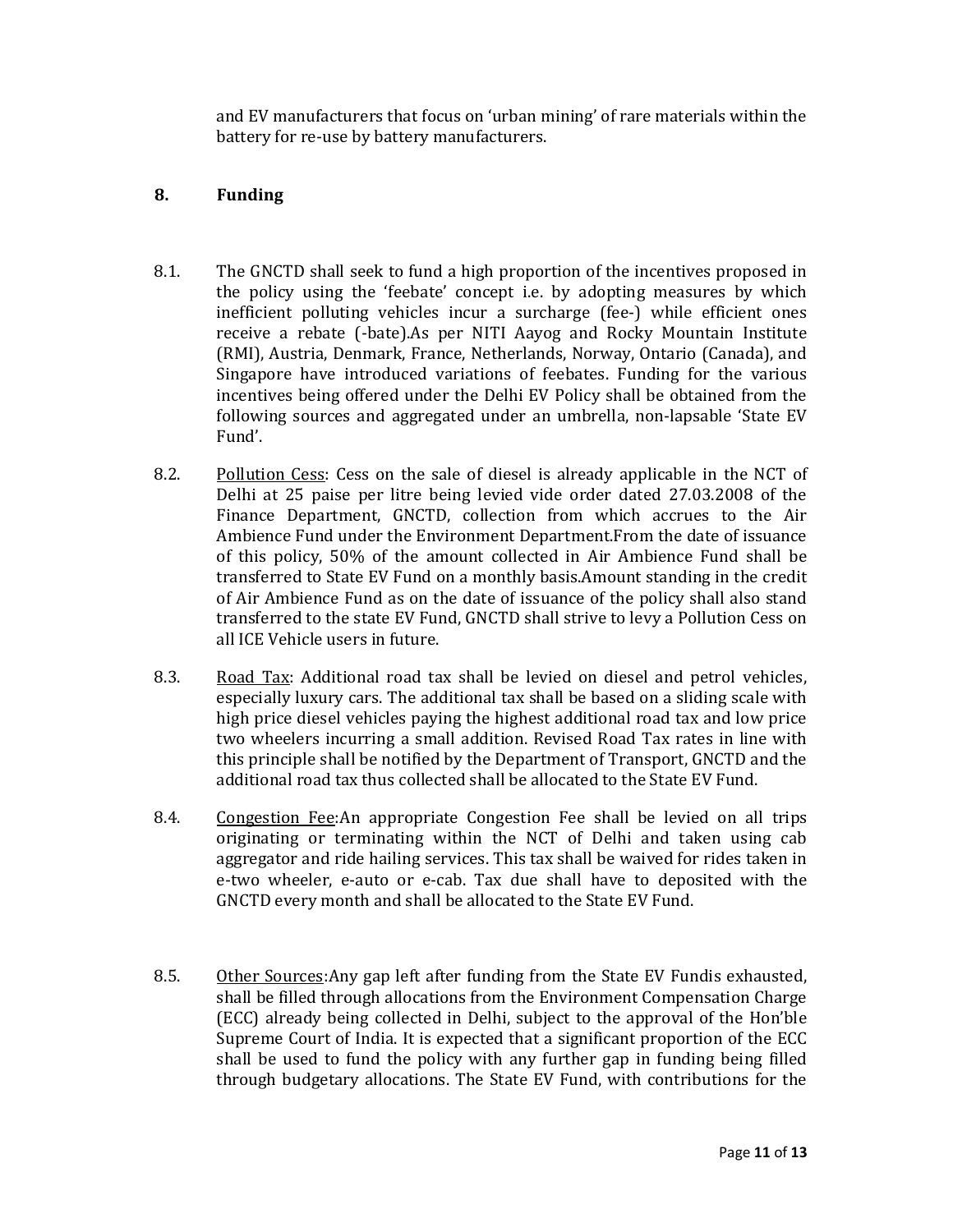Pollution Cess, additional Road tax, Congestion Fee and the ECC shall be the primary contributor towards funding the proposals in this policy.

## 9. Creating Jobs – Vocational Training and R&D

- 9.1. Large number of new jobs can be created due to increasing EV adoption e.g., e-auto and e-cab drivers, charging station operators and EV service mechanics.Delhi shall endeavor to become a hub for the provision of training related to jobs in the EV eco-system.Vocational courses shall be designed to train EV drivers, mechanics and charging station staff in partnership with auto OEMs and the Energy Operators.These courses shall be delivered through the World Class Skill Centres (WCSCs) set up by the GNCTD and the space and faculty for the WCSCs shall be provided at concessional rates.
- 9.2. Private sector partners i.e., auto OEMs and the Energy Operators shall be allowed to conduct their own captive staff training at the WCSCs.
- 9.3. The WCSCs shall also offer short re-training courses for ICE mechanics who would like to be trained in repairing and servicing EVs. These part time courses shall be offered through the year at concessional fees.
- 9.4. The GNCTD shall conduct regular recruitment fairs at the WCSCs for private sector recruiters, desirous of hiring the trained personnel.
- 9.5. High levels of EV penetration and availability of charging infrastructure shall offer an opportunity to design and test new models of electric mobility and charging equipment.A Centre of Excellence shall be set up at one of the Central or State Universities within Delhi, and shall be funded by the GNCTD.This Centre shall focus on the design & use of EVs, improving the usage and efficiency of EVs and charging equipment.

# 10. Policy Implementation

Following measures shall be taken to ensure a smooth implementation of various proposals in Delhi EV policy:

10.1. The Transport Department, GNCTD shall be the nodal department for the implementation of this Policy. A dedicated EV cell shall be established within the Transport Department for effective day-to-day implementation of the Delhi EV Policy and comprising of staff with relevant technical expertise to exclusively deal with all matters related to electric mobility in the NCT of Delhi.All requisite compliances required under relevant statues, provisions or rules made thereunder shall be ensured by the respective departments/agencies.